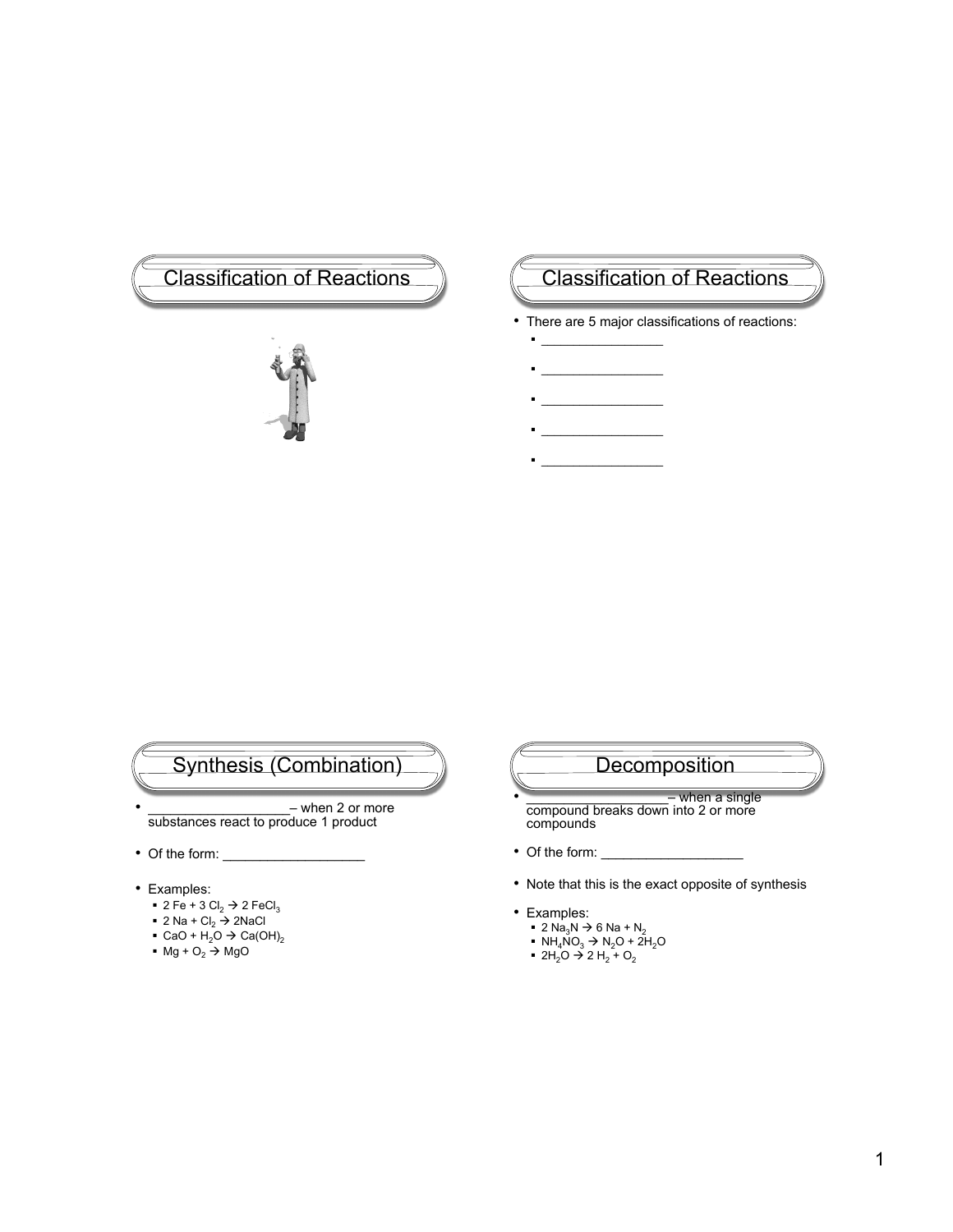#### **Combustion**

- $-$  when  $O_2$ combines with a hydrocarbon to form  $CO<sub>2</sub>$ and  $H<sub>2</sub>O$
- Of the form: \_\_\_\_\_\_\_\_\_\_\_\_\_\_\_\_\_\_\_
- For example:
	- $\bullet$  CH<sub>4</sub> + 2 O<sub>2</sub>  $\to$  CO<sub>2</sub> + 2H<sub>2</sub>O
	- $2CH_3OH + 3O_2 \rightarrow 2CO_2 + 4H_2O$

#### When Balancing Combustion **Reactions**

- Put a \_\_\_\_\_ in front of the hydrocarbon to start.
- Balance them in the order \_\_\_\_\_\_\_\_\_
- Make sure your answer is in the lowest whole number ratio

## Single Replacement

- when the atoms of one element replace the atoms of another element in a compound
- Of the form :
- For example:
	- $\bullet$  2 Li + 2HOH  $\rightarrow$  2 LiOH + H<sub>2</sub>
	- $\bullet$  Cu + 2AgNO<sub>3</sub>  $\rightarrow$  2 Ag + Cu(NO<sub>3</sub>)<sub>2</sub>

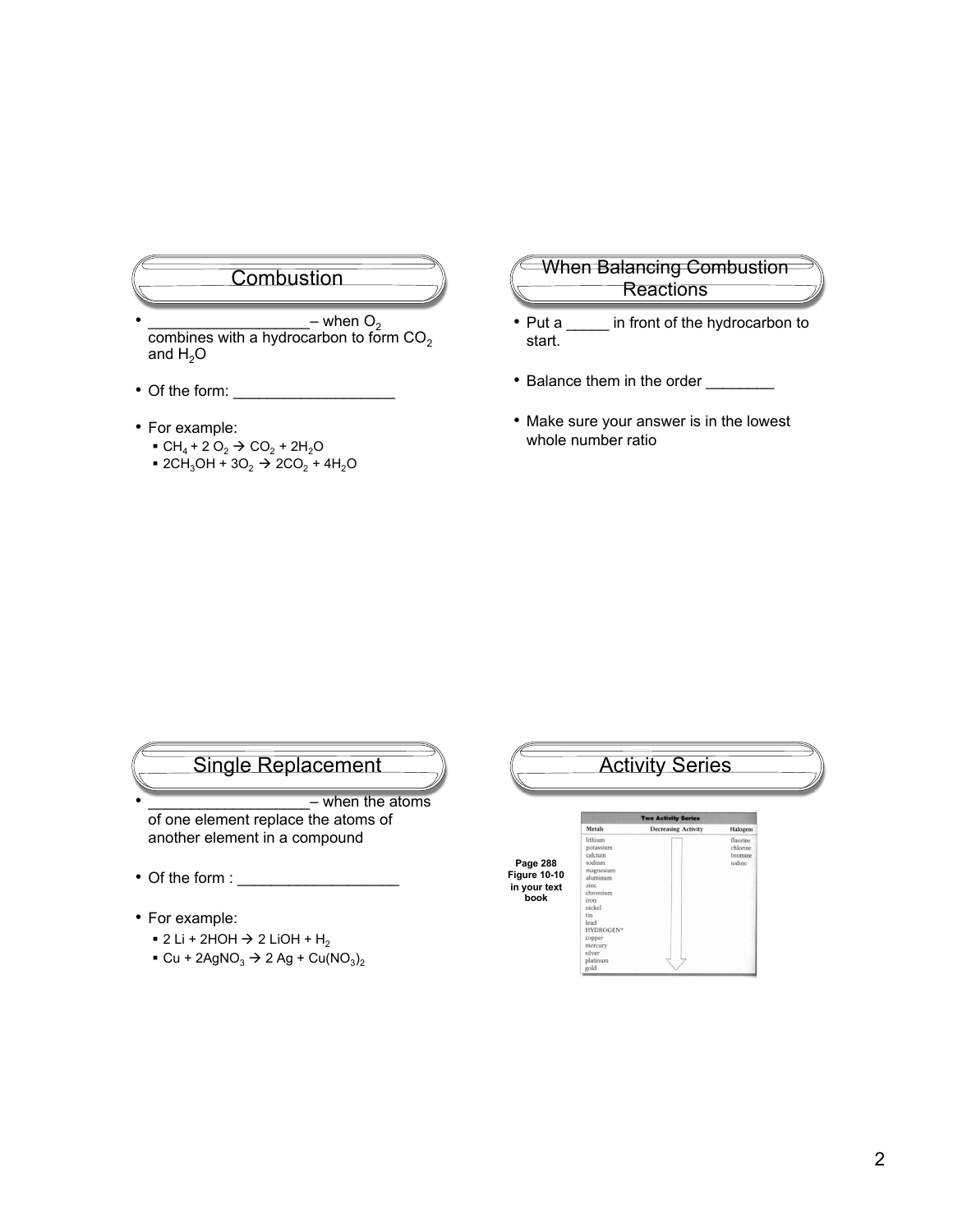## Single Replacement Reactions

- In order for a single replacement reaction to occur, the element that is \_\_\_\_\_\_\_\_\_\_\_\_ must be strong enough to push the other element out of the way.
- The activity series show you the relative strength of the elements.
- In order for the reaction to occur, the lone element must be above the element in the compound
- Otherwise...NO REACTION  $\rightarrow$  NR

# Single Replacement Reactions

- You need to know which chart you are to look at…metals or halogens.
- A metal can replace another metal
- A halogen can replace another halogen

#### Will these reactions occur?

• Will the following reaction occur? If so, complete and balance the reaction.

• Ag + Cu(NO<sub>3</sub>)<sub>2</sub> 
$$
\rightarrow
$$

#### Will these reactions occur?

- Will the following reaction occur? If so, complete and balance the reaction.
- Mg +  $AICI_3 \rightarrow$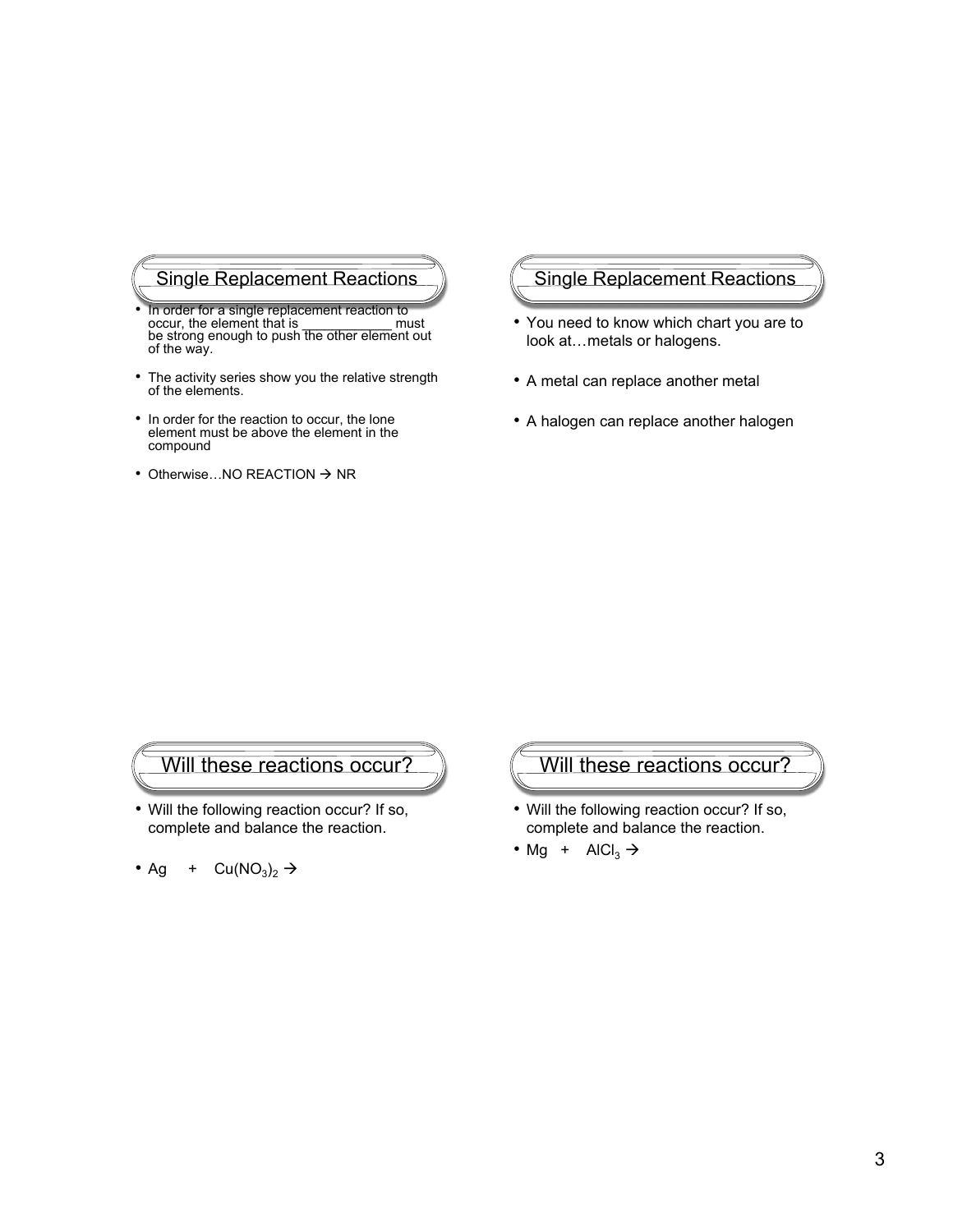#### Will these reactions occur?

- Will the following reaction occur? If so, complete and balance the reaction.
- Br<sub>2</sub> + MgCl<sub>2</sub>  $\rightarrow$

#### Double Replacement (Metathesis)

- \_\_\_\_\_\_\_\_\_\_\_\_\_\_\_\_\_\_\_– a reaction involving the exchange of ions between 2 compounds
- Of the form: \_\_\_
- Examples:
	- $Pb(NO_3)_2 + 2KI \rightarrow PbI_2 + 2KNO_3$
	- $\bullet$  Na<sub>2</sub>CO<sub>3</sub> + 2AgNO<sub>3</sub>  $\rightarrow$  2NaNO<sub>3</sub> + Ag<sub>2</sub>CO<sub>3</sub>

# Double Replacement (Metathesis)

- In order for a double replacement reaction to take place, one of 3 things must be formed:
- \_\_\_\_\_\_\_\_\_\_\_\_\_\_\_\_\_\_\_ • \_\_\_\_\_\_\_\_\_\_\_\_\_\_\_\_\_\_\_
- \_\_\_\_\_\_\_\_\_\_\_\_\_\_\_\_\_\_\_



• Sodium chloride reacts with silver chloride